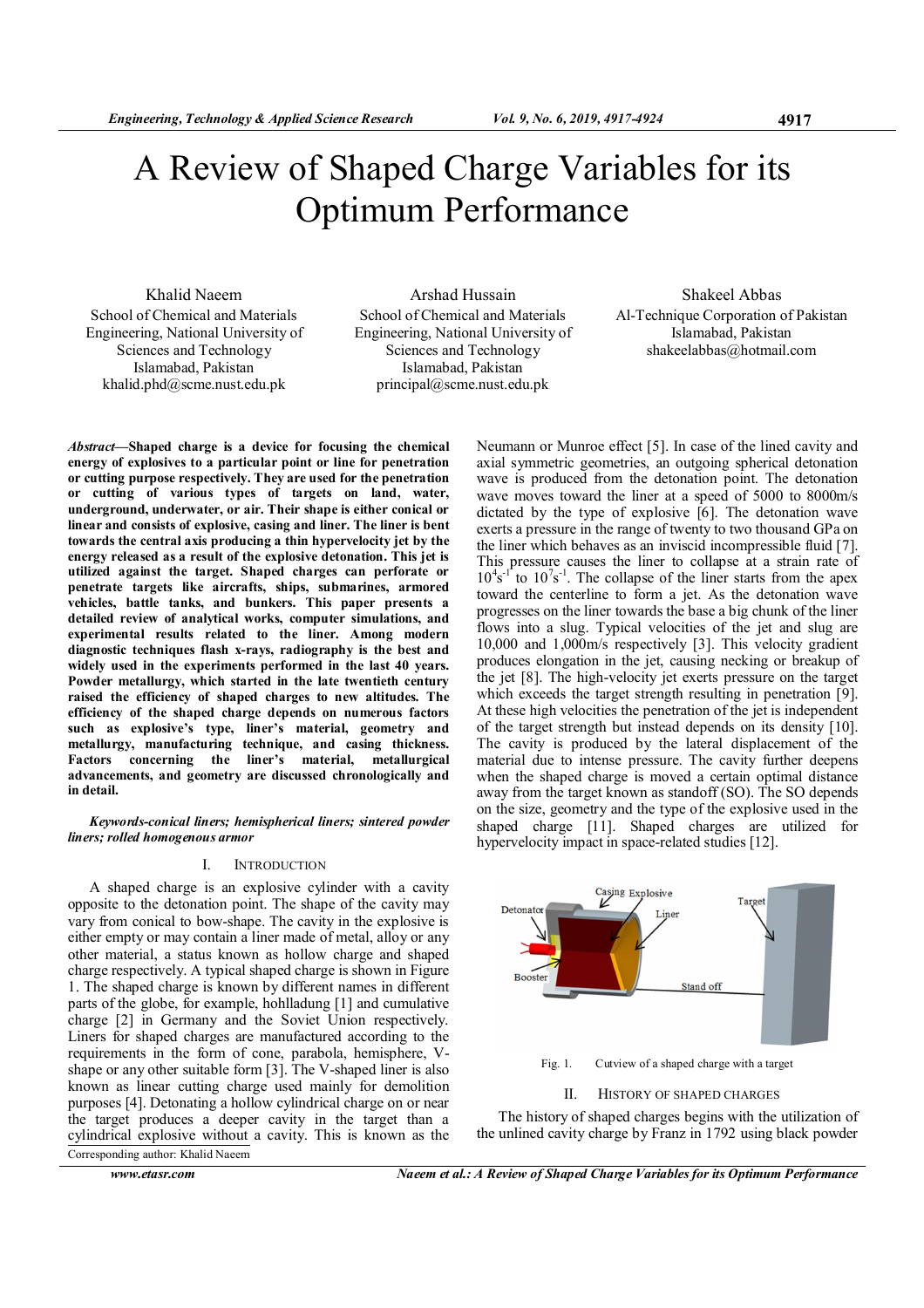which deflagrates. At that time there was no concept of detonation or detonator. After the invention of the detonator, Foerster in 1833 successfully detonated the unlined cavity charge [13]. The invention of detonating caps patented by Bloem can be regarded as the first lined cavity [14]. Later on, Munroe also performed experiments in the United States on the unlined and lined cavity [15]. To optimize the performance of shaped charges, multiple variables like casing material, casing thickness, high explosive type, liner to explosive mass ratio, cone angle, manufacturing technique of the liner, insertion of wave-shaper, grain size control, liner material, thickness, geometry, SO distance, cone angle, bimetallic liner and multimaterial liners have been studied one by one or in parallel. Optimization by wave-shaper and its effect on the detonation wave-front was conducted in [16]. A detailed work on the shaped charges can be seen in [17]. The current article is particularly focused on the utilization of different materials as liner, metallurgical advancements and geometry of the liner.

### III. MATERIALS FOR THE LINER OF SHAPED CHARGE

At first, the material employed for liner fabrication was copper (Cu). Its selection was based on its better elongation and moderate density [18]. It was found that steel liners with thickness up to 1mm perform better against armor plates than the grey-iron casting having thickness up to 1.5mm [19]. The microstructures of Cu and tantalum (Ta) liners were compared in [20]. The density of the liner plays an important role in penetration because the square root of the liner's density is directly proportional to its penetration [21]:

$$
P \propto \sqrt{\rho_{\text{liner}}} \tag{1}
$$

The exact form of the equation is:

$$
P = L * \sqrt{\lambda * \rho_{linear} / \rho_{target}} \qquad (2)
$$

where  $P$ ,  $L$ ,  $\lambda$ , and  $\rho$  denote penetration, jet length, a constant having value between 1 and 2 and density respectively [22]. It was found that brass and lead's (Pb) performance is not better than Cu's, and Cu with smaller gain performs better than with larger grain.

An alloy of Cu and tungsten (W) was used for liner in [23] and the experiments were observed using flash x-ray (FXR). Improved penetration for the subject alloy was observed due to the increased density and break-up time. The effects of jet rotation and SO on penetration were also studied. Because of its higher density, molybdenum (Mo) was tested as a liner in [24-25]. At high strain rate the jet penetration depends upon the square root of the jet density and its length as shown in (2), therefore using high density materials like Mo and W gives greater penetration in comparison to low density liners. Tungsten made liners were simulated and studied analytically in [26]. Shaped charge with reduced slug was patented by authors in [27]. The slug was reduced by introducing a double layer liner. The layer contacting the explosive disintegrates reducing the mass of the slug and the second layer produces the jet. Liner made of Al was used in [28] for penetration in concrete. The development of a Al jet and its penetration was modeled with the hydrodynamic tool CALE. Copper liners preheated to  $400-600^{\circ}$ C were investigated in [29]. It was found

that heating increased penetration power. Liner of Mo was used in [30]. The material was analyzed with the analytical tool JETFORM, hydro-code GRIM and experimentally. The liner was manufactured using six different techniques. The jets captured with FXR were compared with the results obtained from analytical and hydro-code and were found in close agreement. Cu liners were used in [31-32]. Jet formation, elongation and its particulation for aluminium (Al), nickel (Ni), Cu, Mo, Ta, uranium and W as liner materials were studied in [31] and the conclusion was that Cu, Mo and W have better properties for shaped charge liner. Silver, zirconium, titanium and depleted uranium (DU) were tested as liners in [33]. All produced a ductile jet having longer breakup time than Cu. It was concluded that these four materials give better performance at longer SO when compared to Cu.

The use of DU for liner was abondoned on the basis of its toxicity and radiation hazards. A study of liner made-up of a W-Cu-Ni alloy was carried out in [34]. Cu with 20% Pb was investigated with 2-D hydro-code in [35] to create a bigger hole in well casing and a small hole in the firing gun at the same time. Because of high densities and high or moderate sound velocities Mo, Ta, W, and their alloys were studied in [36] for liners of shaped charges and explosively formed penetrators. The jet breakup was studied experimentally and numerically in [37]. The formula for the jet break up time published in 1979 was further investigated by authors in [38] using a Cu liner. The effects in the variation of constants used in the formula by changing liner material, thickness, metallurgical state, and type of explosive were also included. Al, Cu, and W were investigated analytically and experimentally against hard rocks and concrete in [39]. The effect of current flow in Cu jet was investigated in [40]. It was found that when injecting high current in the liner, the jet tip is less affected, whereas distortion of the jet is observed where the jet particles are not aligned along the jet axis by FXR. The effect of magnetic field on a Cu liner showed that increasing the field decreases the penetration [41]. Cu liner was further analyzed in [42] using Autodyn. Changes in the shape of the jet by the detachment of explosive from the casing, air bubbles inside the explosive, eccentric initiation and dimensional inaccuracies in the liner were analyzed at different SO distances. The Tandem warhead consists of two warheads: the precursor fitted at the front and the main warhead fitted after the precursor at some distance. It is mostly used against armored vehicles protected by explosive reactive armor (ERA). The precursor of the tandem detonates on the ERA mounted on the armored vehicle and the main warhead then attacks the bare armored vehicle. Cu, Al and steel liners were tested experimentally in [43] considering their incorporation in tandem warheads against concrete. It was found that a smaller diameter deep hole is produced by Cu liner when compared to the Al liner. The hole diameter and depth produced by steel liner is intermediate among the ones caused by Cu and Al. Comparative numerical and experimental study of Cu and Cu-W liners with the same charge to mass of the liner was carried out in [44]. The tip velocity of the jets obtained from both liners is the same in the air but when the target was submerged in water the jet tip velocity of Cu-W liner decreased slowly in comparison with Cu liner. Zirconium was utilized as a liner material in [45].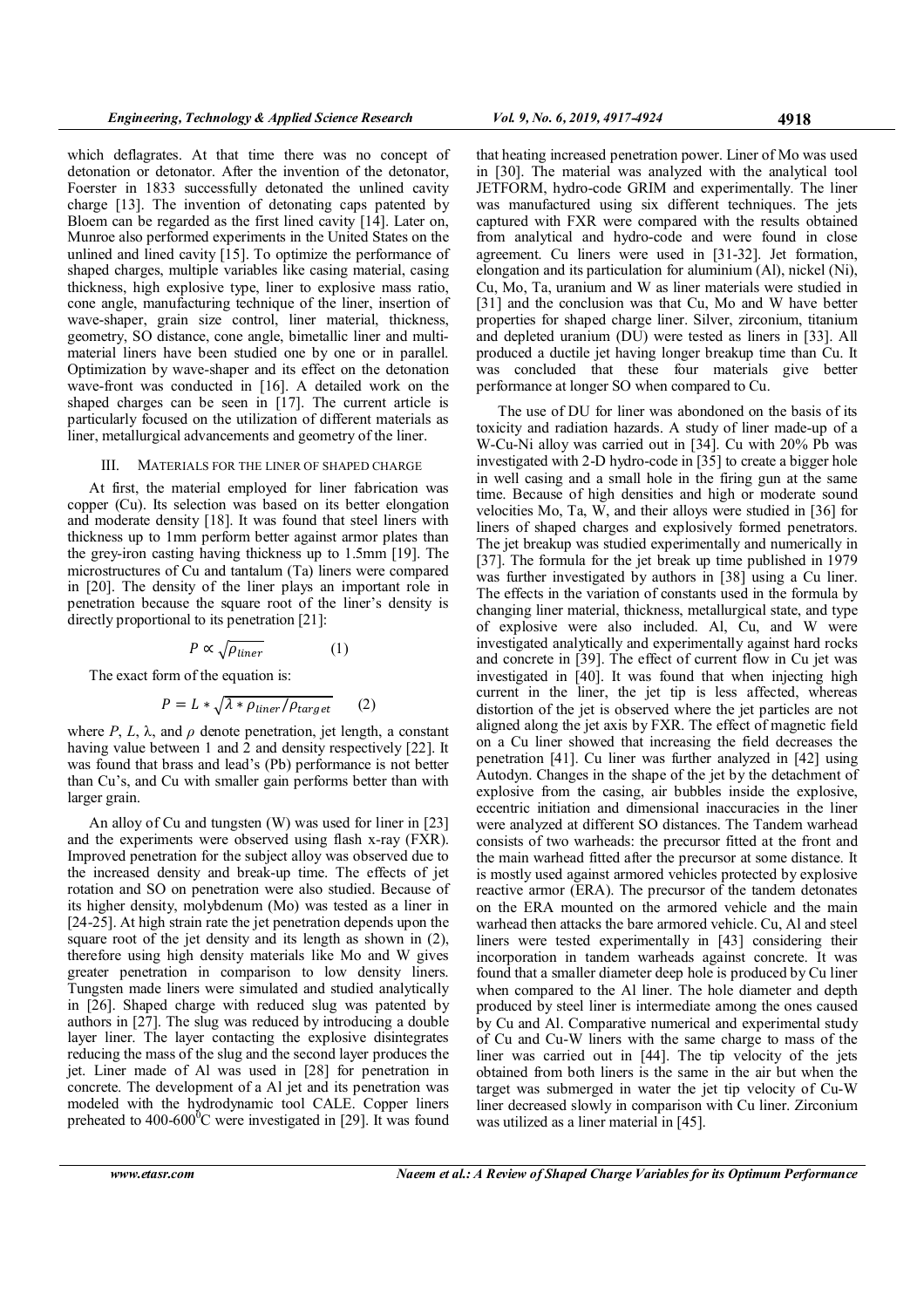Bimetallic liners were studied by authors in [46] whereas bimetallic and reactive liners were studied experimentally in [47]. It was concluded that a single metal liner is better than a bimetallic liner. Multi-material liners were studied numerically in [48] and it was suggested that they can be utilized for military purposes or in well perforation. The effect of a magnetic field on the penetration of a magnetized liner was analyzed in [49]. Jet penetration was reduced in the presence of an axial magnetic field in the liner just before the shot, and a transverse field in the conducting target. The decreased penetration was caused by the amplification of the magnetic field in the jet formation region. A study of the jet formation in the initial stages from Al liners was conducted in [50]. The simulated results were validated by experiments. OFHC (oxygen free high conductivity) copper was used in both simulations and experiments against steel submerged in the water behind the air gap in [51]. Polytetrafluoroethylene (PTFE) with added Cu powder was used in [52] as a shaped charge jet. Cu powder was added to improve penetration and mechanical properties of normal PTFE. Improved mechanical properties were verified by static compression and split Hopkinson pressure bar test. The interaction of Cu-W jet with the target material was investigated in [53]. For this reason, three target materials Cu, carbon steel, and Ti-6Al-4V alloy were selected for penetration. The penetration depth ratio was found to be 10:28:21 respectively which indicated that the same jet behaves differently when the target material is changed. OFHC Cu was utilized by authors in [54] in order to study the effects of drift velocity and SO distance between jet particles on penetration. Addition of zinc (Zn) and Ni in the Cu-W alloy for was studied in [55]. It was found that W–Cu– Zn and W–Cu–Ni alloys have decreased target penetration because of the transverse dissipation of jet energy. Addition of Zn in the alloy decreased the melting point of the matrix, making it easier to melt and squeeze out. This reduced the lubrication effect of the matrix and the interaction between the W particles and the targets was facilitated. The addition of Ni in the alloy increases the melting point of the matrix phase making it harder to melt. As a result, the lubrication effect decreased. The interaction between jets and targets and the transverse dissipation of the jet energy are the consequences of reduced lubrication, leading to decreased penetration. The damage mechanism in thick concrete was investigated numerically and experimentally in [56] with Al and Cu liners. Experiments showed that the conical Al liner had higher destructive power than Cu liners in concrete. Al and Cu were also investigated numerically in [57] using LS-DYNA. Less penetration but bigger hole diameter in concrete-like targets for Al liner were observed. Low-density materials, namely float glass, lucite, and perspex were simulated as precursor shaped charge liner for tandem warhead against ERA in [58]. Simulation by Autodyn-2D showed that the jets from lowdensity liners were better than Cu liner's in terms of jet tip velocity, ductility, and jet tip diameter. These low-density liners did not create any hindrance to the main jet, so they can be utilized as precursor liner materials against ERA. Steel, Al, and Cu were utilized against spaced and layered concrete in [59]. Length and diameter of shaped charges were 60mm and the target was 120mm away. It was found by experiments and simulations that regarding steel and Cu liners having cone

angle smaller than 120°, the spaced target provided better protection than the layered target, but this was not true for Al liner. Considering cost effectiveness, Cu and Al are the best choices for RHA and concrete-like targets respecitively. For greater penetration, high density materials like Mo, W and DU are used but they are toxic and, above all, DU is radioactive. Against composite and spaced armor, reactive metal and reactive metal powder liners perform better than the earlier mentioned ones. Recently, research is focused on the liners made of reactive material which produces enhanced damage to the target [60].

## IV. METALLURGICAL ADVANCEMENTS

Metallic liners are mostly formed by machining, diepressing, or rolling. The liner produced by such techniques has two distinct parts, the jet and the slug. The slug is heavier and slower than the jet. The low-velocity slug pulls the jet from behind, decreases its performance and in some cases, it fills the hole created by the jet. This is undesirable in perforation of well casing. This drove researchers to powder metallurgy, where the liners are manufactured from metal powder by sintering. It is the process of compacting granules to form a solid material by heat or pressure without melting [61]. Early powder metallurgy was intended for high strength materials [62]. Initial experiments on liners made of a mixture of W or titanium powder with carbon were conducted in [63]. Liners fabricated with metal powder were studied in [64] using FXR. The hole diameter and penetrations in rolled homogeneous armor (RHA) were investigated at different stand-off distances. Various theoretical aspects which come across when interpreting the penetration of jet from the un-sintered powdered metal liner were discussed in [65]. The penetration model was improved by incorporating the jet's porous compressible nature. Experimental and numerical data on the powder liners made of Cu and Cu-W are available in [66]. It was found that powder metallurgy technology has the potential to manufacture liners of small calibres up to several dozen millimetres and it enables designing and manufacturing liners in various shapes and chemical compositions, which is beyond the scopes of traditional manufacturing technology [66, 67]. Electroformed Cu liners were analyzed in [68] with backscattered Kikuchi patterns and optical microscopy. To get different grain sizes, the liners were annealed at 410, 530 and 650°C. The grain growth was firstly uniform and normal, but different and abnormal at ascending temperatures. The performance of W-Cu powder liner is given in [69]. The penetration depth of non-sintered and sintered powder liners and of the spinning Cu plate liner were tested at SOs, showing that sintered powder liner performed better. Scanning electron microscope was used to study the morphology of the liners. Powder liner of Ni-Al was investigated in [70]. FXR was used to photograph the jet whereas x-ray diffraction and optical and electron microscopy were utilized to investigate the reactive behavior of a liner. The effect of porosity on powder liners was investigated in [71]. Three types of liner made up of Cu, Al and Cu-W-Pb of different cone angles and SOs were tested. It was found that penetration increases linearly in metal targets whereas the diameter of the entrance hole decreases linearly with decreasing Al content in the liner material.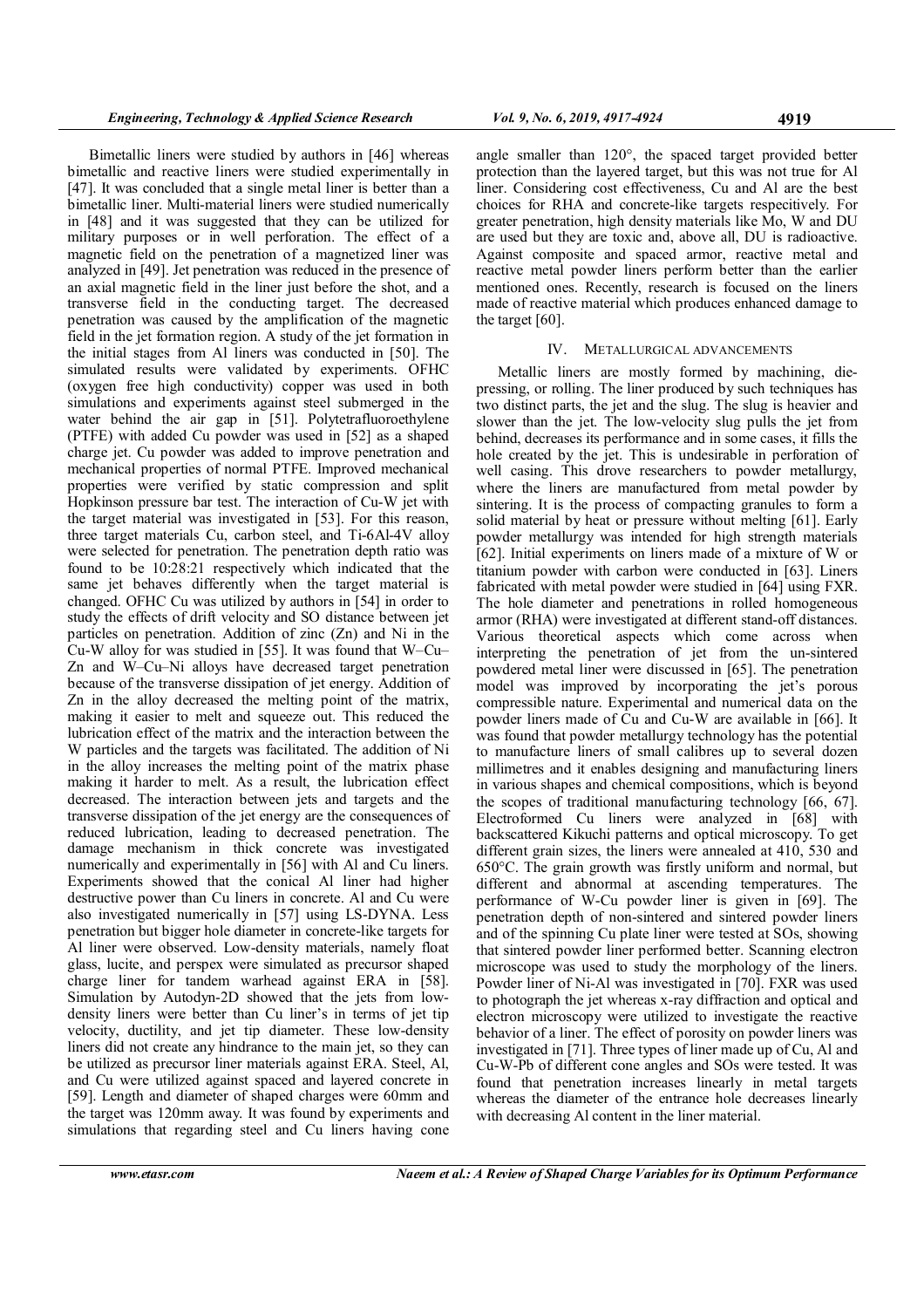A detailed study of the sintered and non-sintered Cu liners with particle size below 20μm is given in [72]. Examination showed that the sintered powder liner of Cu is having higher purity, density, lower wall thickness, and better penetration compared to the non-sintered one. To get reactive liner, Al powder was sprayed over Cu [73]. Reactivity was confirmed by the recovered jet. Phase transformation also took place as traces of γ -alumina α -alumina were found. Cu liner was sprayed with Al-Ni powder using a kinetic spray deposition method for enhanced reactive liner in [74]. Formation and penetration of jet composed of polymeric based reactive liner were studied numerically and observed by FXR in [75]. The liners were made by cold isostatic pressing at a pressure of 250MPa. The numerical results were in good agreement with the experiments. A straight and continuous jet was formed from the reactive liner. Jet formation and particulation time for polymeric reactive liners is less than Cu liners due to lack of ductility. The hole produced by reactive liners had a bigger diameter and less depth compared to the one produced by Cu. Penetration of a jet having variable density distribution was studied in [76]. A jet having variable density was produced from an un-sintered Cu-W powder liner. A new analytical model was presented to describe this variable density jet phenomenon by incorporating modifications in the earlier established virtual origin model. An analytical model was validated by numerical and experimental results. The behavior of reactive liners and its demolition power was investigated in [77]. Experiments, numerical simulation, and theoretical analysis were carried out for this purpose. Liners manufactured by pressing and sintering of Al-PTFE in 26.5/73.5 weight per cent gave much better collateral damage to the target due to the release of chemical energy contained in reactive materials. The effect of density variation on the penetration was studied in [78]. To achieve different densities of the same material, liners were manufactured by cold isostatic and uniaxial pressing. Liners produced by the former technique have no density variation whereas those produced by the later have it along the liner height. Autodyn was utilized to study the effects of metal powder liner density. It was numerically found and experimentally confirmed that liners produced by uniaxial pressing are more efficient than isostatic pressed against RHA targets. New manufacturing techniques and new alloys were employed with the development of metallurgy. The new techniques are robust and reproducable in comparison to previous techniques like machining, rolling etc. and the new alloys perfrom better. The grain size was controlled for better performance. Currently, graphene powder is pressed to get shaped charge liners [79]. Isostatic and die pressed liners were compared and it was found that higher density is achieved by the former while the latter is more suitable for liner mass production. Sintered powder metal liners need to be further investigated as there is room for improvement.

# V. LINER GEOMETRIES

The shape or geometry of a liner is an important factor regarding penetration [80]. The shape can be optimized according to the nature of the target, stand-off distance and required hole diameter. Shape manipulation started as early as the history of the lined cavity. The liner was introduced by Munroe and Neumann but it could not be concluded who

discovered it first. WASAG (Westfalische Anhaltische Sprengstoff Actien Gesellschaft) patents in 1911 are about the lined cavity [19]. British Navy studied the liner for shaped charges for torpedoes in 1913. Scaled conical shaped charges with an apex angle of  $42^{\circ}$  were studied by in 1960 [81]. Work on conical liners was carried out in 1963 [82] and a new analytical method of computing penetration variables for shaped-charge jets was found. In the same year, open apex conical liners with varied cone angles were tested to get hypervelocity pellet [83]. The ways to isolate the tip of a shaped charge jet from the rest of the jet and slug were discussed. In [84], conical liners of  $60^{\circ}$  and  $42^{\circ}$  were utilized to find their penetration in granite.

Magnetic field lines could be traced out by barium (Ba) ions because the sunlight is resonantly scattered by ions into several visible wavelengths and the ions move in a spiral path about magnetic field lines when travelling parallel to the field lines. To study this effect, hollow conical liners of Ba were detonated at an altitude of 500km [85]. The study in [1] was conducted on 42° conically liners to find which portion of the cone contributes to the tip of the jet. Experiments were performed on cones with apex filled to various heights to obtain efficient jet for penetration. The study on conical liners was pushed further by more recent researches. In [86], authors observed that the ductility of metals like Al and Cu increases by an order of magnitude when the strain rate is increased. The same was supported by the finding that the jet elongation at breakup is proportional to the jet velocity gradient times the breakup-time. This gave a correct size prediction of the average fragment dimension and a formula for the breakup time of jet for conical liners was deduced. A unified approach for the penetration of conical shaped charge is given in [87]. FXR was used to find the shape of the jet at specified intervals and the results were compared with the analytical predictions. Small conical shaped charges were utilized to initiate explosives in [88]. An analytical model for the calculation of the dynamic penetration of inclined shaped charges at some arbitrary standoff and for various obliquities of the target plate was given in [89]. The obtained analytical model could be easily applied to get penetration estimations by changing parameters for the shaped charge and target. Hemispherical shaped charges with tapered liners were introduced in [90]. Numerical simulations of the hemispherical and conical liners were conducted by authors in [91] using HELP and EPIC hydro-codes. The results predicted by the hydro-codes were confirmed by the experiments. Authors in [92] showed that the maximum depth of penetration for a jet can be calculated theoretically using the tip velocity of the jet, the distance of the target plate from the virtual origin of the jet, particulation time, the efficient residual velocity and the square root of the ratio of target to jet density. To prove the above-given relations, experiments were conducted with 150mm base diameter shaped charges at 6, 12, and 24 calibres stand-off against RHA.

Conical, hemispherical and EFP liners were utilized in [11] against concrete with various materials and varying SO. Twodimensional simulations were carried in [93] to study the penetration of conical shaped charges and long rods. The shape was further innovated to star-shaped and carried out its threedimensional simulations with TREK-UP [94]. It was shown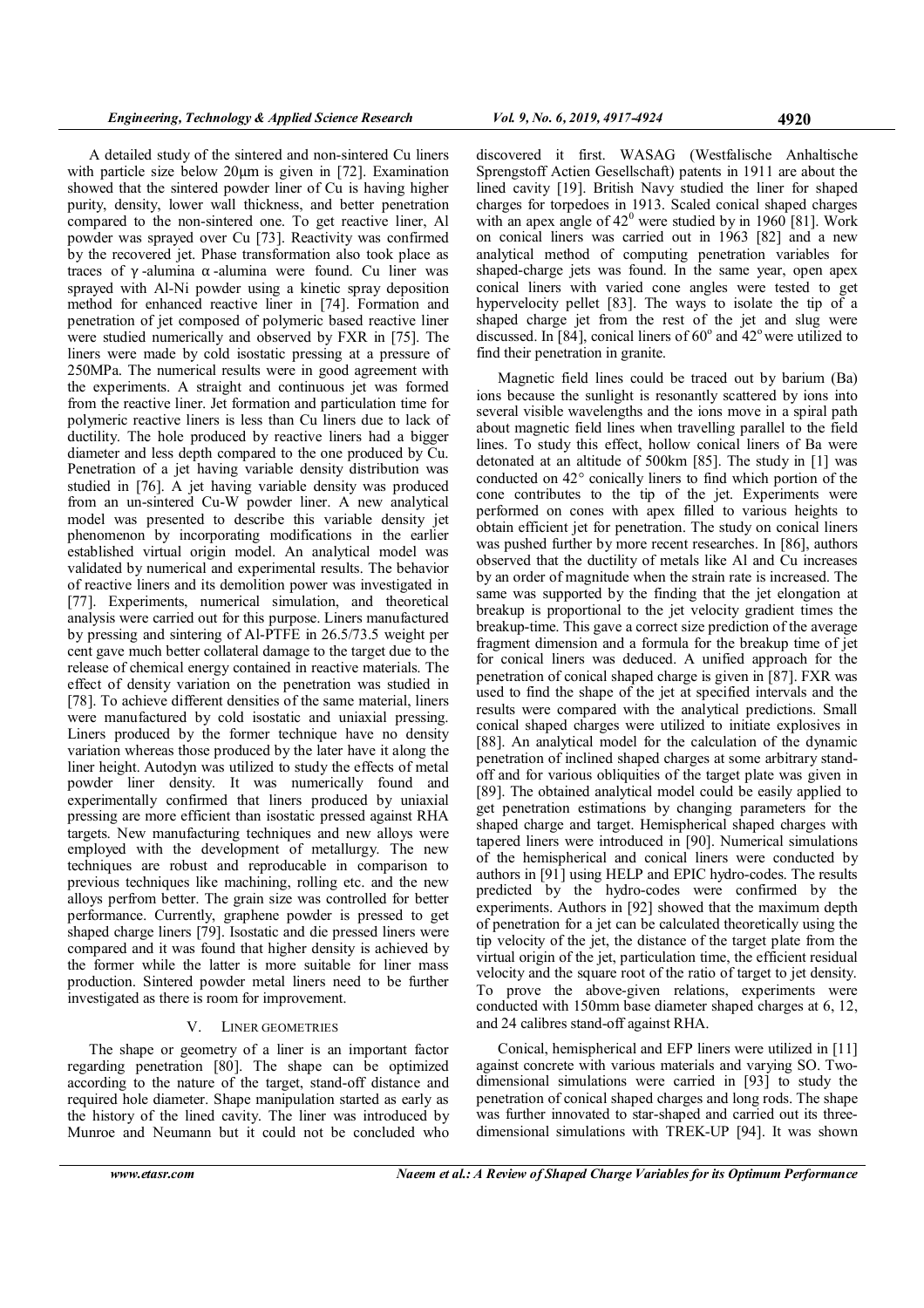that the star shape can be optimized to get better efficiency. In [95], Al conical and trumpet liners with different thicknesses were investigated experimentally. The liners were tested against steel and sand targets at about 15 and 3 CD (charge diameter) stand-off. FXR was utilized to find the jet characteristic. Hemispherical liners of degressive thickness were investigated numerically in [96]. Simulations were compared with the jets from conical liners having 10 CD penetrations. It was found that the jets produced by hemispherical liners of degressive thickness have comparable head velocity and penetration power to the jets obtained from conical liners. The effects of conical, hemispherical and spherical-segment shaped liners over water-submerged steel plates were studied numerically using smooth particle hydrodynamics model in [80]. It was found that in submerged target the shock waves which reached the target earlier than the jet produced damage. EFP has better motion dynamics due to its spherical shape so it produced a high-pressure shock wave having higher damaging effects. Shaped charges are meant for deep penetration in the target but they produce a smaller diameter hole. Conical Cu liner was utilized in [97] as a precursor for tandem warhead against concrete targets. To get a 1:1 ratio of hole diameter to depth, a W type of shaped charge was introduced in [98]. W type liners were tested numerically and experimentally observed by high-speed photography.

Reproducibility is highly required in the production of any manufactured goods. In [99], an optimized and reproducible linear shaped charge was presented. Precision linear-shaped charges were developed in [100]. Linear shaped charges were designed in [101] using the LESCA code and in [102] using Autodyn. It was observed that linear-shaped charges behave like conical shaped charges in the process of jet penetration. Analytical steady-state equation of motion for the jet of linearshaped charges was given in [103] incorporating changes to the Birkhoff theory. The equation was verified by Autodyn simulations. Smooth particle hydrodynamic model was applied to study the process of linear-shaped charge formation and penetration in the steel target in [104]. Simulation results were in agreement with the experimental ones. Linear shaped charges were investigated using LS-DYNA in [105] and the simulation results were compared with the experimental ones. Liner thickness and SO distance were studied in [106] using ABAQUS and the results were validated by experiments. It was shown that jet penetration increased by choosing an optimum SO distance and by decreasing liner thickness. The availability of simulation software made possible predicting minor changes in the geometry of the liner, something that is almost impossible to do otherwise. Software can simulate minor changes like angle variation upto half degree and thickness upto 0.1mm depending upon grid fineness. Simulations save a lot of money and time and make the process robust. Geometry plays a pivoting role in penetration enhancement and must be catered seriously.

#### VI. CONCLUSION

Optimization of shaped charge is a great challenge as it involves multiple variables to be investigated. This paper is intended to update and provide guidelines for the readers in designing a shaped charge liner against numerous targets. The

three variables, liner material, geometry, and liner metallurgy which play important role in the modeling of shaped charges have been discussed with references from the initial experimental and analytical studies whereas numerical simulations have also been reviewed and discussed. A design optimized for one type of target can give very less or even no penetration for another. Reactive metal liners were found well suited for concrete and concrete-like targets. With the development of powder metallurgy in the field of shaped charges, powder metal, and reactive powder metal liners were introduced and performed better than the earlier versions of metal liners. Cu liners created a deeper hole in RHA, compared to Al and steel liners. The current research status is given at the end of each section. It is not possible to use a universal design of a shaped charge for various targets. Ignoring the cost of production, sintered powder liners give better efficiency if tuned properly for all type of targets.

#### **REFERENCES**

- [1] J. Carleone, R. Jameson, P. C. Chou, "The tip origin of a shaped charge jet", Propellants, Explosives, Pyrotechnics, Vol. 2, No. 6, pp. 126-130, 1977
- [2] M. A. Lavrent'ev, "Cumulative charge and its operating principles", Uspekhi Matematicheskikh Nauk, Vol. 12, No. 4, pp. 41-56, 1957
- [3] H. Shekhar, "Theoretical modelling of shaped charges in the last two decades (1990-2010): A review", Central European Journal of Energetic Materials, Vol. 9, No. 2, pp. 155-185, 2012
- [4] J. Hetherington, P. Smith, Blast and ballistic loading of structures, CRC Press, 2014
- [5] D. C. Pack, W. M. Evans, "Penetration by high-velocity (Munroe') jets: I", Physical Society, Section B, Vol. 64, No. 4, pp. 298, 1951
- [6] H. Shekhar, "Explosive characteristics and shaped charge applications of nitromethane (NM): A review", Central European Journal of Energetic Materials, Vol. 9, No. 1, pp. 87-97, 2012
- [7] W. Walters, "An overview of the shaped charge concept", 11th Annual ARL/USMA Technical Symposium, 2003
- [8] P. C. Chou, W. Flis, "Recent developments in shaped charge technology", Propellants, Explosives, Pyrotechnics, Vol. 11, No. 4, pp. 99-114, 1986
- [9] S. S. Samudre, U. R. Nair, G. M. Gore, R. K. Sinha, A. K. Sikder, S. N. Asthana, "Studies on an improved plastic bonded explosive (PBX) for shaped charges", Propellants, Explosives, Pyrotechnics, Vol. 34, No. 2, pp. 145-150, 2009
- [10] V. P. Alekseevskii, "Penetration of a rod into a target at high velocity", Combustion, Explosion and Shock Waves, Vol. 2, No. 2, pp. 63-66, 1966
- [11] M. J. Murphy, R. M. Kuklo, "Fundamentals of shaped charge penetration in concrete", 18th International Symposium On Ballistics, San Antonio, Texas, November 15-19, 1999
- [12] K. Naeem, A. Hussain, "Development of a matlab code for plane wave lens and its validation by autodyn-2D", Engineering, Technology & Applied Science Research, Vol. 8, No. 6, pp. 3614-3618, 2018
- [13] W. Walters, A brief history of shaped charges, Army Research Laboratory, 2008
- [14] G. Bloem. Shell for detonating caps, U.S. Patent 342423, 1886
- [15] G. Birkhoff, D. P. MacDougall, E. M. Pugh, G. Taylor, "Explosives with lined cavities", Journal of Applied Physics, Vol. 19, No. 6, pp. 563-582, 1948
- [16] K. Naeem, A. Hussain, "Numerical and experimental study of wave shaper effects on detonation wave front", Defence Technology, Vol. 14, No. 1, pp. 45-50, 2018
- [17] M. Ahmed, A. Q. Malik, "A review of works on shaped charges", Engineering, Technology & Applied Science Research, Vol. 7, No. 5, pp. 2098-2103, 2017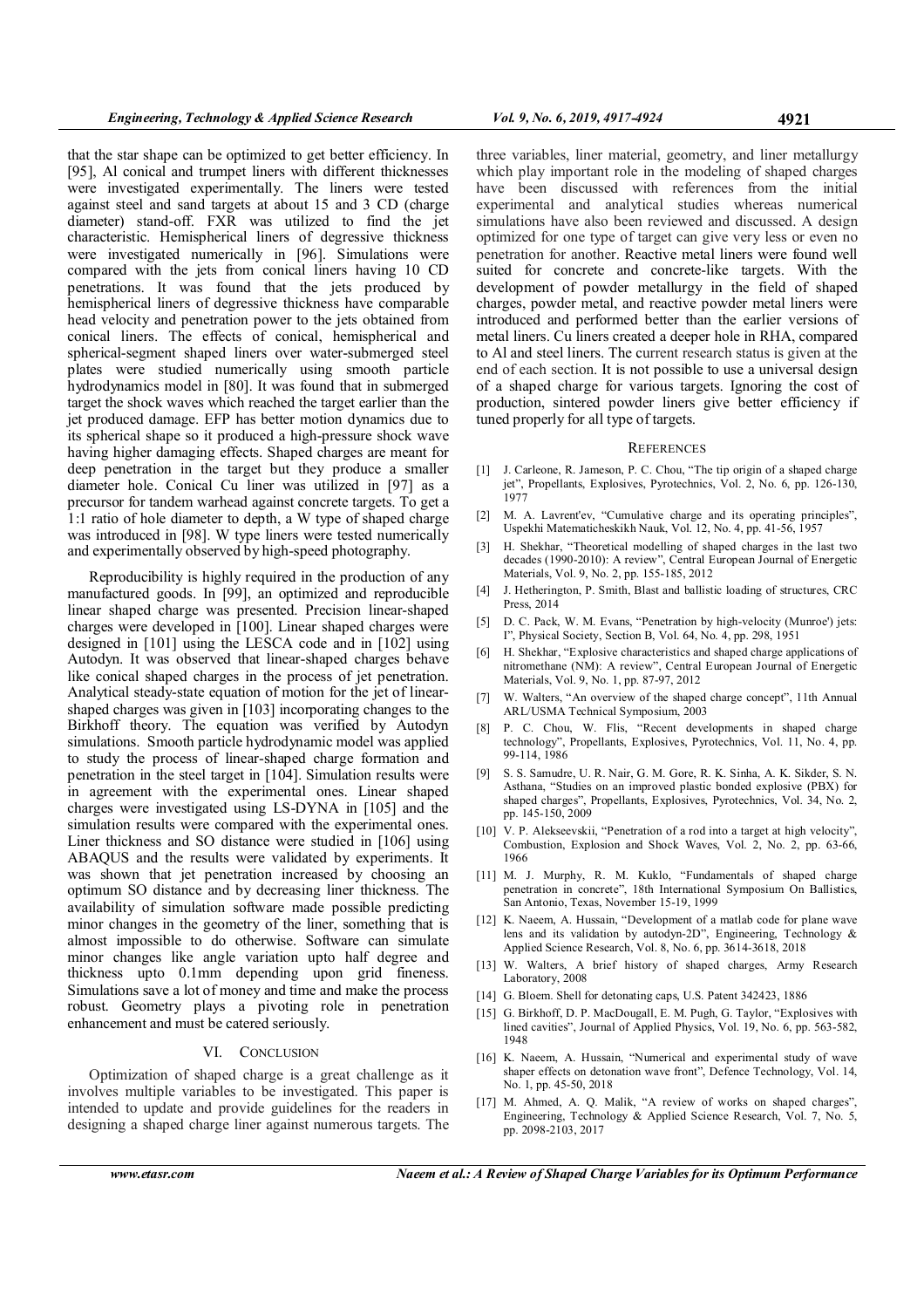- [18] W. B. Li, W. B. Li, X. M. Wang, H. Zhou, "Effect of the liner material on the shape of dual mode penetrators", Combustion, Explosion and Shock Waves, Vol. 51, No. 3, pp. 387-394, 2015
- [19] W. P. Walters, The shaped charge concept, Part 2, the history of shaped charges, Technical Report BRL-TR3158, USA Army Ballistic Research Laboratory, Aberdeen Proving Ground, 1990
- [20] A. C. Gurevitch, L. E. Murr, H. K. Shih, C. S. Niou, A. H. Advani, D. Manuel, L. Zernow, "Characterization and comparison of microstructures in the shaped-charge regime: Copper and tantalum", Materials Characterization, Vol. 30, No. 3, pp. 201-216, 1993
- [21] M. Held, Hydrodynamic theory of shaped charge jet penetration, Messerschmitt-Boolkow-Blohm, 1991
- [22] A. Doig, "Some metallurgical aspects of shaped charge liners", Journal of Battlefield Technology, Vol. 1, No. 1, pp. 1-3, 1998
- [23] W. T. Fu, Z. H. Rong, "Copper-tungsten shaped charge liner and its jet" Propellants, Explosives, Pyrotechnics, Vol. 21, No. 4, pp. 193-195, 1996
- [24] A. Lichtenberger, N. Verstraete, D. Salignon, M. T. Daumas, J. Collard, "Shaped charges with molybdenum liner", 16th International Ballistics Symposium, San Francisco, USA, September 23-28, 1996
- [25] E. L. Baker, A. Daniels, G. P. Voorhis, T. Vuong, J. Pearson, "Development of molybdenum shaped charge liners", 127th Annual Meeting and Exhibition of the Minerals, Metals & Materials Society, February 15-19, San Antonio, USA, 1998
- [26] K. G. Cowan, K. J. A. Mawella, D. J. Standing, B. Bourne, J. S. Jones, A. C. Kitney, "Analytical code and hydrocode modelling and experimental characterisation of shaped charges containing conical tungsten liners", 18th International Symposium on Ballistics, San Antonio, USA, November 15-19, 1999
- [27] B. M. Grove, J. F. Lands, R. A. Parrott, Shaped charges having reduced slug creation, US Patent 6021714, 2000
- [28] M. J. Murphy, D. W. Baum, D. B. Clark, E. M. McGuire, S. C. Simonson, "Numerical simulation of damage and fracture in concrete from shaped charge jets", 6th International Conference on Mechanical and Physical Behaviour of Materials Under Dynamic Loading, Krakow, Poland, September 25-29, 2000
- [29] A. V. Babkin, P. A. Bondarenko, S. V. Fedorov, S. V. Ladov, V. I. Kolpakov, S. G. Andreev, "Limits of increasing the penetration of shaped-charge jets by pulsed thermal action on shaped-charge liners", Combustion, Explosion and Shock Waves, Vol. 37, No. 6, pp. 727-733, 2001
- [30] K. G. Cowan, B. Bourne, "Analytical code and hydrocode modelling and experimental characterisation of shaped charges containing conical molybdenum liners", 19th International Ballistic Symposium, Interlaken, Switzerland, May 7-11, 2001
- [31] M. Held, "Liners for shaped charges", Journal of Battlefield Technology, Vol. 4, No. 3, pp. 1-7, 2001
- [32] W. H. Tian, A. L. Fan, H. Y. Gao, J. Luo, Z. Wang, "Comparison of microstructures in electroformed copper liners of shaped charges before and after plastic deformation at different strain rates", Materials Science and Engineering: A, Vol. 350, No. 1-2, pp. 160-167, 2003
- [33] B. Bourne, K. G. Cowan, J. P. Curtis, "Shaped charge warheads containing low melt energy metal liners", 19th International Ballistic Symposium, Interlaken, Switzerland, May 7-11, 2001
- [34] W. F. L. T. G. Ruijun, W. Yuling, "A study on tungsten-copper-nickel alloy as shaped charge liner", Acta Armamentarii, Vol. 1, pp. 28, 2001
- [35] W. H. Lee, "Oil well perforator design using 2D Eulerian code" International Journal of Impact Engineering, Vol. 27, No. 5, pp. 535- 559, 2002
- [36] Z. W. Hu, Z. K. Li, T. J. Zhang, X. M. Zhang, "Advanced progress in materials for shaped charge and explosively formed penetrator liners", Rare Metal Materials and Engineering, Vol. 33, No. 10, pp. 1009-1012, 2004
- [37] J. Petit, V. Jeanclaude, C. Fressengeas, "Breakup of copper shapedcharge jets: Experiment, numerical simulations, and analytical modeling", Journal of Applied Physics, Vol. 98, No. 12, Article ID 123521, 2005
- [38] E. Hirsch, "Scaling of the shaped charge jet break-up time", Propellants, Explosives, Pyrotechnics, Vol. 31, No. 3, pp. 230-233, 2006
- [39] M. Huerta, M. G. Vigil, "Design, analyses, and field test of a 0.7 m conical shaped charge", International Journal of Impact Engineering, Vol. 32, No. 8, pp. 1201-1213, 2006
- [40] M. Wickert, "Electric armor against shaped charges: Analysis of jet distortion with respect to jet dynamics and current flow", IEEE Transactions on Magnetics, Vol. 43, No. 1, pp. 426-429, 2007
- [41] S. V. Fedorov, A. V. Babkin, S. V. Ladov, G. A. Shvetsov, A. D. Matrosov, "On the possibility of reducing the penetration capability of shaped-charge jets in a magnetic field", Journal of Applied Mechanics and Technical Physics, Vol. 48, No. 3, pp. 393-400, 2007
- [42] O. Ayisit, "The influence of asymmetries in shaped charge performance", International Journal of Impact Engineering, Vol. 35, No. 12, pp. 1399-1404, 2008
- [43] C. Wang, T. Ma, J. Ning, "Experimental investigation of penetration performance of shaped charge into concrete targets", Acta Mechanica Sinica, Vol. 24, No. 3, pp. 345-349, 2008
- [44] X. Zhang, C. Wu, F. Huang, "Penetration of shaped charge jets with tungsten-copper and copper liners at the same explosive-to-liner mass ratio into water", Shock Waves, Vol. 20, No. 3, pp. 263-267, 2010
- [45] T. Elshenawy, Q. M. Li, "Breakup time of zirconium shaped charge jet", Propellants, Explosives, Pyrotechnics, Vol. 38, No. 5, pp. 703-708, 2013
- [46] P. Y. Chanteret, A. Lichtenberger, "Bimetallic liners and coherence of shaped charge jets", 15th International Symposium on Ballistics, Jerusalem, Israel, May 21-24, 1995
- [47] J. S. Mason, Experimental testing of bimetallic and reactive shaped charge liners, MSc Thesis, University of Illinois at Urbana-Champaign, 2010
- [48] J. P. Curtis, R. Cornish, "Formation model for shaped charged liners comprising multiple layers of different materials", 18th International Symposium on Ballistics, San Antonio, USA, November 15-19, 1999
- [49] G. A. Shvetsov, A. D. Matrosov, S. V. Fedorov, A. V. Babkin, S. V. Ladov, "Effect of external magnetic fields on shaped-charge operation", International Journal of Impact Engineering, Vol. 38, No. 6, pp. 521- 526, 2011
- [50] E. Scheid, T. D. Burleigh, N. U. Deshpande, M. J. Murphy, "Shaped charge liner early collapse experiment execution and validation", Propellants, Explosives, Pyrotechnics, Vol. 39, No. 5, pp. 739-748, 2014
- [51] M. Ahmed, A. Q. Malik, S. A. Rofi, Z. X. Huang, "Penetration evaluation of explosively formed projectiles through air and water using insensitive munition: Simulative and experimental studies", Engineering, Technology & Applied Science Research, Vol. 6, No. 1, pp. 913-916, 2016
- [52] B. H. Chang, J. P. Yin, Z. Q. Cui, T. X. Liu, "Improved dynamic mechanical properties of modified PTFE jet penetrating charge with shell", Strength of Materials, Vol. 48, No. 1, pp. 82-89, 2016
- [53] W. Q. Guo, J. X. Liu, Y. Xiao, S. K. Li, Z. Y. Zhao, J. Cao, "Comparison of penetration performance and penetration mechanism of w-cu shaped charge liner against three kinds of target: Pure copper, carbon steel and Ti-6Al-4V alloy", International Journal of Refractory Metals & Hard Materials, Vol. 60, pp. 147-153, 2016
- [54] Q. Q. Xiao, Z. X. Huang, X. D. Zu, X. Jia, "Influence of drift velocity and distance between jet particles on the penetration depth of shaped charges", Propellants, Explosives, Pyrotechnics, Vol. 41, No. 1, pp. 76- 83, 2015
- [55] Z. Zhao, J. Liu, W. Guo, S. Li, G. Wang, "Effect of Zn and Ni added in W–Cu alloy on penetration performance and penetration mechanism of shaped charge liner", International Journal of Refractory Metals and Hard Materials, Vol. 54, pp. 90-97, 2016
- [56] N. D. Gerami, G. H. Liaghat, G. H. R. S. Moghadas, N. Khazraiyan, "Analysis of liner effect on shaped charge penetration into thick concrete targets", Journal of the Brazilian Society of Mechanical Sciences and Engineering, Vol. 39, No. 8, pp. 3189-3201, 2017
- [57] F. Hu, H. Wu, Q. Fang, J. C. Liu, "Numerical simulations of shaped charge jet penetration into concrete-like targets", International Journal of Protective Structures, Vol. 8, No. 2, pp. 237-259, 2017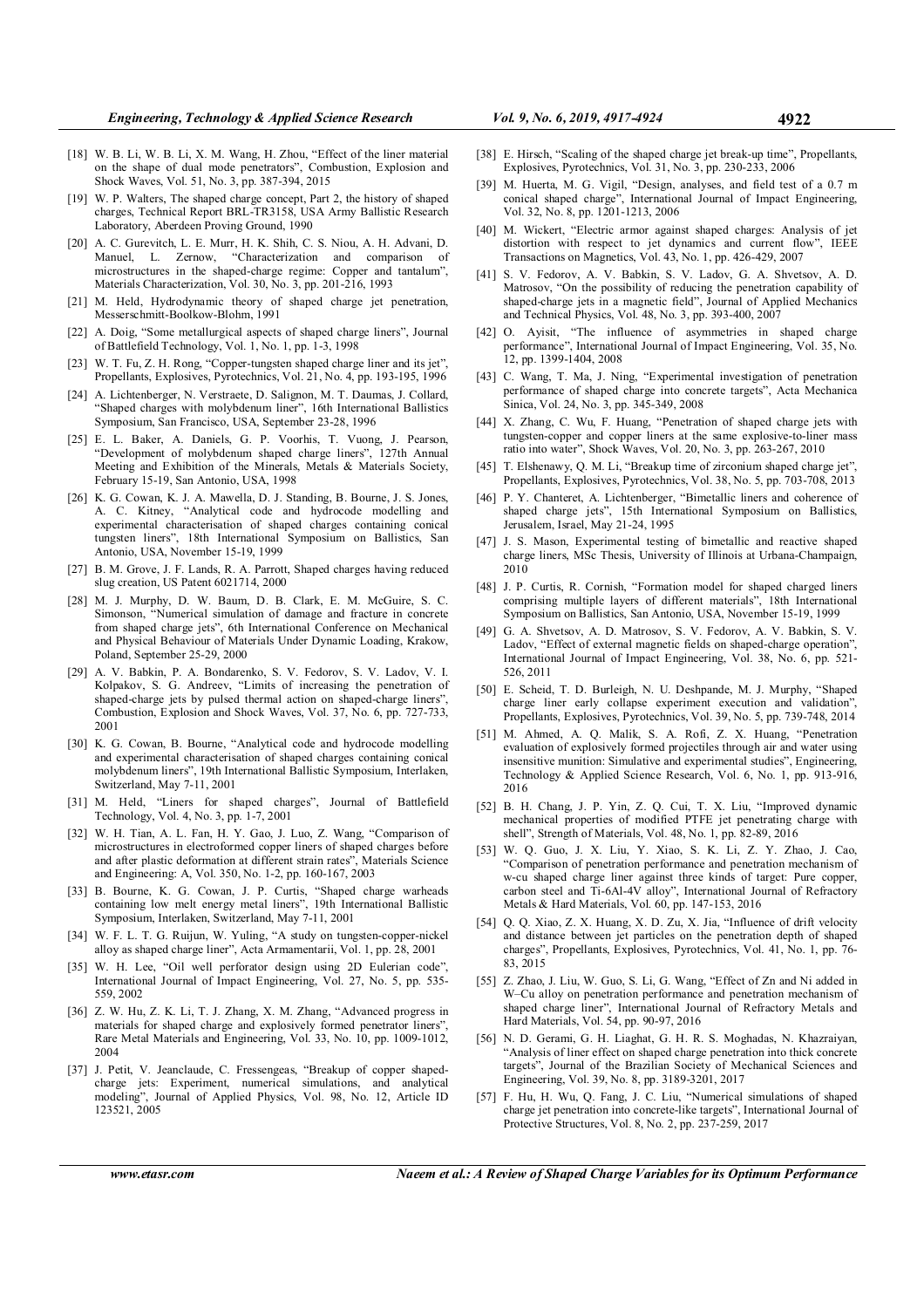- [58] L. Ding, W. Tang, X. Ran, "Simulation study on jet formability and damage characteristics of a low-density material liner", Materials, Vol. 11, No. 1, pp. 72, 2018
- [59] C. Wang, W. Xu, S. C. K. Yuen, "Penetration of shaped charge into layered and spaced concrete targets", International Journal of Impact Engineering, Vol. 112, pp. 193-206, 2018
- [60] J. Xiao, X. Zhang, Z. Guo, H. Wang, "Cover picture: Enhanced damage effects of multi-layered concrete target produced by reactive materials liner", Propellants, Explosives, Pyrotechnics, Vol. 43, No. 9, pp. 851- 851, 2018
- [61] R. M. German, Sintering theory and practice, Wiley-Interscience, 1996
- [62] J. R. Pickens, "Aluminium powder metallurgy technology for highstrength applications", Journal of Materials Science, Vol. 16, No. 6, pp. 1437-1457, 1981
- [63] Y. A. Trishin, S. A. Kinelovskii, "Effect of porosity on shaped-charge flow", Combustion, Explosion and Shock Waves, Vol. 36, No. 2, pp. 272-281, 2000
- [64] W. Walters, P. Peregino, R. Summers, D. Leidel, A study of jets from unsintered-powder metal lined nonprecision small-caliber shaped charges, USA Army Ballistics Research Laboratory, Aberdeen Proving Ground, 2001
- [65] B. Grove, "Theoretical considerations on the penetration of powdered metal jets", International Journal of Impact Engineering, Vol. 33, No. 1- 12, pp. 316-325, 2006
- [66] B. Zygmunt, Z. Wilk, "The research of shaped charges with powder liners for geological borehole perforation", Archives of Mining Sciences, Vol. 52, No. 1, pp. 121-133, 2007
- [67] B. Zygmunt, Z. Wilk, "Formation of jets by shaped charges with metal powder liners", Propellants, Explosives, Pyrotechnics, Vol. 33, No. 6, pp. 482-487, 2008
- [68] A. Fan, S. K. Li, W. H. Tian, "Grain growth and texture evolution in electroformed copper liners of shaped charges", Materials Science and Engineering: A, Vol. 474, No. 1-2, pp. 208-213, 2008
- Y. Gao, X. Gu, T. Liu, "Sintering effect on the performance of tungstencopper powder liner", Journal of Wuhan University of Technology-Materials Science Edition, Vol. 27, No. 6, pp. 1133-1136, 2012
- [70] P. Church, R. Claridge, P. Ottley, I. Lewtas, N. Harrison, P. Gould, C. Braithwaite, D. Williamson, "Investigation of a nickel-aluminum reactive shaped charge liner", Journal of Applied Mechanics, Vol. 80, No. 3, Article ID 031701, 2013
- [71] Y. I. Voitenko, S. V. Goshovskii, A. G. Drachuk, V. P. Bugaets, "Mechanical effect of shaped charges with porous liners", Combustion, Explosion and Shock Waves, Vol. 49, No. 1, pp. 109-116, 2013
- [72] N. Duan, Y. Gao, J. Wang, W. Du, F. Wang, "The properties of the sintered copper powder liner", Journal of Wuhan University of Technology-Materials Science Edition, Vol. 29, No. 2, pp. 269-272, 2014
- [73] J. Won, G. Bae, K. Kang, C. Lee, S. J. Kim, K. A. Lee, S. Lee, "Bonding, reactivity, and mechanical properties of the kinetic-sprayed deposition of al for a thermally activated reactive Cu liner", Journal of Thermal Spray Technology, Vol. 23, No. 5, pp. 818-826, 2014
- [74] G. Byun, J. Kim, C. Lee, S. J. Kim, S. Lee, "Kinetic spraying deposition of reactive-enhanced Al-Ni composite for shaped charge liner applications", Journal of Thermal Spray Technology, Vol. 25, No. 3, pp. 483-493, 2016
- [75] Y. Wang, Q. Yu, Y. Zheng, H. Wang, "Formation and penetration of jets by shaped charges with reactive material liners", Propellants, Explosives, Pyrotechnics, Vol. 41, No. 4, pp. 618-622, 2016
- [76] T. Elshenawy, A. Elbeih, Q. M. Li, "A modified penetration model for copper-tungsten shaped charge jets with non-uniform density distribution", Central European Journal of Energetic Materials, Vol. 13, No. 4, pp. 927-943, 2016
- [77] J. Xiao, X. Zhang, Y. Wang, F. Xu, H. Wang, "Demolition mechanism and behavior of shaped charge with reactive liner", Propellants, Explosives, Pyrotechnics, Vol. 41, No. 4, pp. 612-617, 2016
- [78] T. Elshenawy, "Density effect of the compacted copper-tungsten shaped charge powder liners on its penetration performance", Journal of Powder Metallurgy & Mining, Vol. 6, No. 2, pp. 1-6, 2017
- [79] T. Majewski, A. Jackowski, "Use of graphene for shaped charge liner materials", Problemy Mechatroniki: Uzbrojenie, Lotnictwo, Inzynieria Bezpieczenstwa, Vol. 9, No. 3, pp. 15-28, 2018
- [80] Z. Zhang, L. Wang, V. Silberschmidt, "Damage response of steel plate to underwater explosion: Effect of shaped charge liner", International Journal of Impact Engineering, Vol. 103, pp. 38-49, 2017
- [81] R. DiPersio, J. Simon, T. H. Martin, A study of jets from scaled conical shaped charge liners, Ballistic Research Laboratories, 1960
- [82] F. E. Allison, R. Vitali, A new method of computing penetration variables for shaped-charge jets, USA Army Ballistics Research Laboratory, Aberdeen Proving Ground, 1963
- [83] A. Merendino, J. M. Regan, S. Kronman, A method of obtaining a massive hypervelocity pellet from a shaped charge jet, USA Army Ballistics Research Laboratory, Aberdeen Proving Ground, 1963
- [84] R. R. Rollins, G. B. Clark, H. N. Kalia. "Penetration in granite by jets from shaped-charge liners of six materials", International Journal of Rock Mechanics and Mining Sciences & Geomechanics Abstracts, Vol. 10, No. 3, pp. 183-200, 1973
- [85] E. M. Wescott, E. P. Rieger, H. C. Stenbaek-Nielsen, T. N. Davis, H. M. Peek, P. J. Bottoms, "L=1.24 conjugate magnetic field line tracing experiments with barium shaped charges", Journal of Geophysical Research, Vol. 79, No. 1, pp. 159-168, 1974
- [86] E. Hirsch, "A formula for the shaped charge jet breakup time", Propellants, Explosives, Pyrotechnics, Vol. 4, No. 5, pp. 89-94, 1979
- [87] M. J. Murphy, Shaped-charge penetration in concrete: a unified approach, PhD Thesis, University of California, 1983
- [88] M. Vigil, Explosive initiation by very small conical shaped charge jets, Sandia National Labs, 1985
- [89] M. Held, R. Fischer, "Penetration theory for inclined and moving shaped charges", Propellants, Explosives, Pyrotechnics, Vol. 11, No. 4, pp. 115- 122, 1986
- [90] C. Aseltine, W. Walters, A. Arbuckle, J. Lacetera, "Hemispherical shaped charges utilizing tapered liners", 4th International Symposium on Ballistics, Monterey, USA, September 17-19, 1978
- [91] W. P. Walters, S. K. Golaski, Hemispherical and conical shaped-charge liner collapse and jet formation, Technical Report BRL-TR-2781, USA Army Ballistic Research Laboratory, Aberdeen Proving Ground, 1987
- [92] M. Held, "Penetration cutoff velocities of shaped charge jets", Propellants, Explosives, Pyrotechnics, Vol. 13, No. 4, pp. 111-119, 1988
- [93] Z. Rosenberg, E. D. Rafael, "Use of 2D simulations to study penetration mechanisms of long rods and shaped charge jets", Chemical Physics Reports, Vol. 18, No. 10, pp. 2047-2059, 2000
- [94] V. I. Tarasov, Y. V. Yanilkin, Y. A. Vedernikov, "Three-dimensional simulation of shaped charges with a star-shaped liner", Combustion, Explosion and Shock Waves, Vol. 36, No. 6, pp. 840-844, 2000
- [95] S. Saran, O. Ayisit, M. S. Yavuz, "Experimental investigations on aluminum shaped charge liners", Procedia Engineering, Vol. 58, pp. 479-486, 2013
- [96] S. V. Fedorov, "Numerical simulation of the formation of shaped-charge jets from hemispherical liners of degressive thickness", Combustion, Explosion and Shock Waves, Vol. 52, No. 5, pp. 600-612, 2016
- [97] N. D. Gerami, G. H. Liaghat, G. H. Rahimi, N. Khazraiyan, "The effect of concrete damage on the penetration depth by the tandem projectiles", Proceedings of the Institution of Mechanical Engineers, Part C: Journal of Mechanical Engineering Science, Vol. 232, No. 6, pp. 1020-1032, 2018
- [98] C. Wang, F. Huang, J. Ning, "Jet formation and penetration mechanism of W typed shaped charge", Acta Mechanica Sinica, Vol. 25, No. 1, pp. 107-120, 2009
- [99] M. G. Vigil, J. G. Harlan, Optimal design and fabrication of reproducible linear shaped charges, Technical Report, Sandia National Labs, 1986